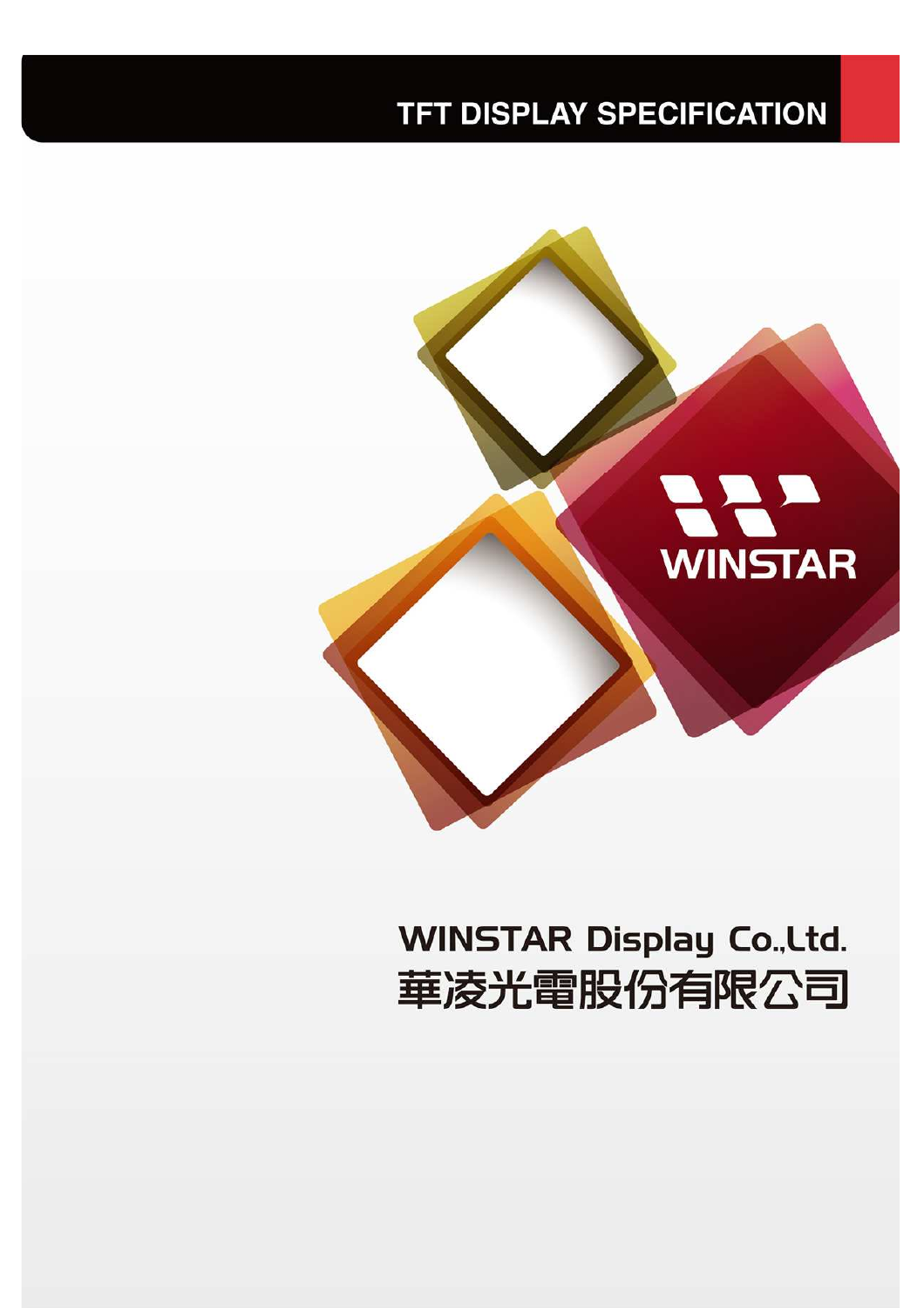



*WEB: http://www.winstar.com.tw E-mail: sales@winstar.com.tw*

#### **SPECIFICATION**

#### **MODULE NO.: WF52ATLASDNT0#**

### General Specifications

| <b>Item</b>                           | <b>Dimension</b>                  | <b>Unit</b> |
|---------------------------------------|-----------------------------------|-------------|
| <b>Size</b>                           | 5.2                               | inch        |
| <b>Dot Matrix</b>                     | 480 x RGBx128                     | dots        |
| Module dimension                      | 140.4 x 49.87 x 4.5               | mm          |
| Active area                           | 127.152 x 33.9072                 | mm          |
| Dot pitch                             | $0.0883 \times 0.2649$            | mm          |
| <b>LCD</b> type                       | TFT, Normally White, Transmissive |             |
| <b>View Direction</b>                 | 6 o'clock                         |             |
| <b>Gray Scale Inversion Direction</b> | 12 o'clock                        |             |
| <b>Aspect Ratio</b>                   | Bar Type                          |             |
| <b>Backlight Type</b>                 | <b>LED, Normally White</b>        |             |
| Driver IC                             | ST7252 Or Equal                   |             |
| Interface                             | RGB 24bit                         |             |
| Touch Panel                           | With Resistive Touch Panel(RTP)   |             |
| Surface                               | Anti-Glare                        |             |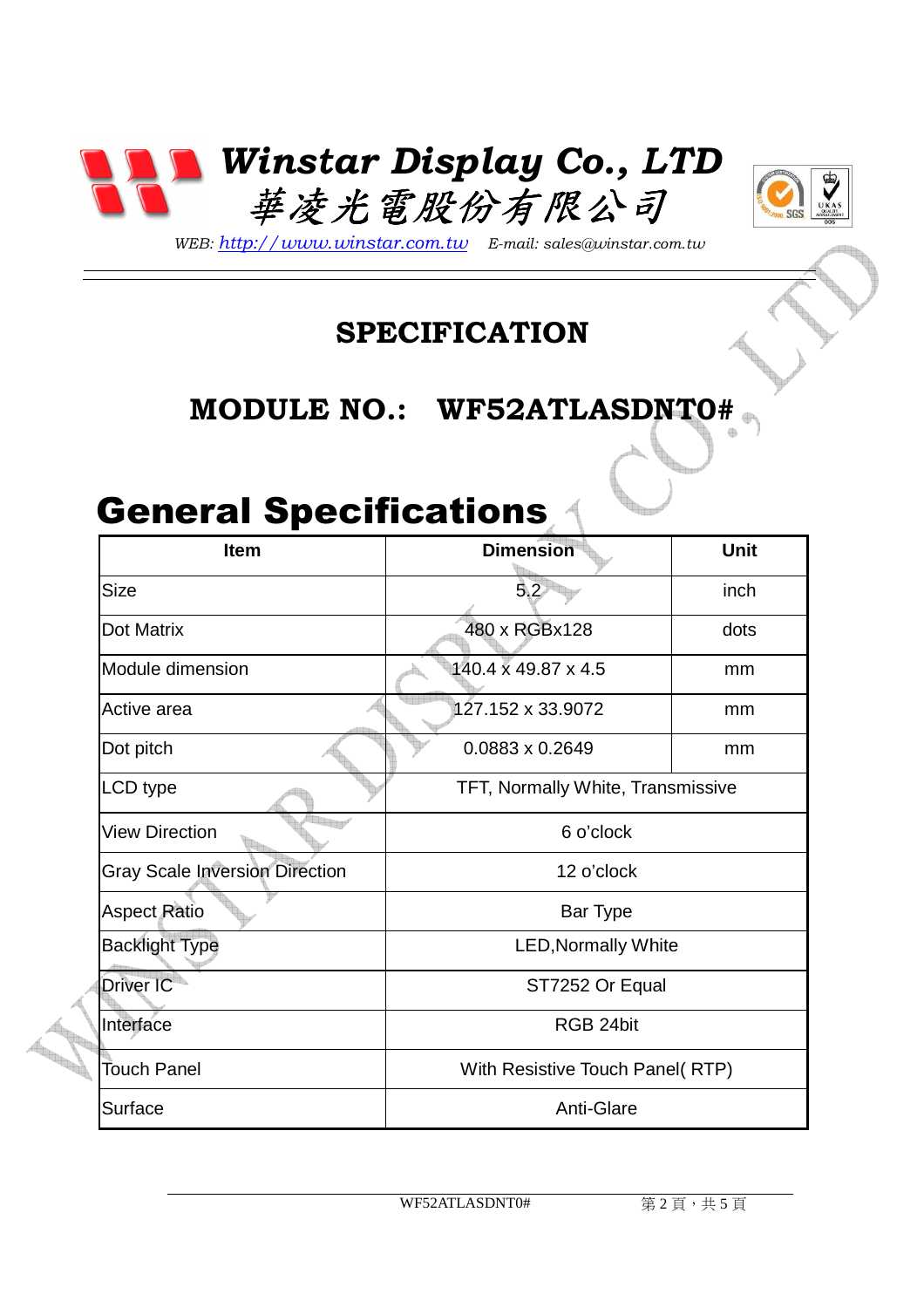## Absolute Maximum Ratings

| <b>Symbol</b> | Min   | <b>Typ</b>               | <b>Max</b> | Unit   |  |
|---------------|-------|--------------------------|------------|--------|--|
| <b>TOP</b>    | $-20$ | $\overline{\phantom{m}}$ | $+70$      | $\sim$ |  |
| <b>TST</b>    | $-30$ | $\overline{\phantom{a}}$ | $+80$      | $\sim$ |  |
|               |       |                          |            |        |  |

#### Electrical Characteristics

| Item                   |            | <b>Symbol Condition</b> | Min | <b>Typ</b> | <b>Max</b>    | Unit |
|------------------------|------------|-------------------------|-----|------------|---------------|------|
| Supply Voltage For LCM | VCC        |                         | 3.0 | 3.3        | $3.6^{\circ}$ |      |
| Supply Current For LCM | <b>ICC</b> | $\blacksquare$          |     |            |               | mА   |

 $\mathbb{L}_{\mathbb{L}}$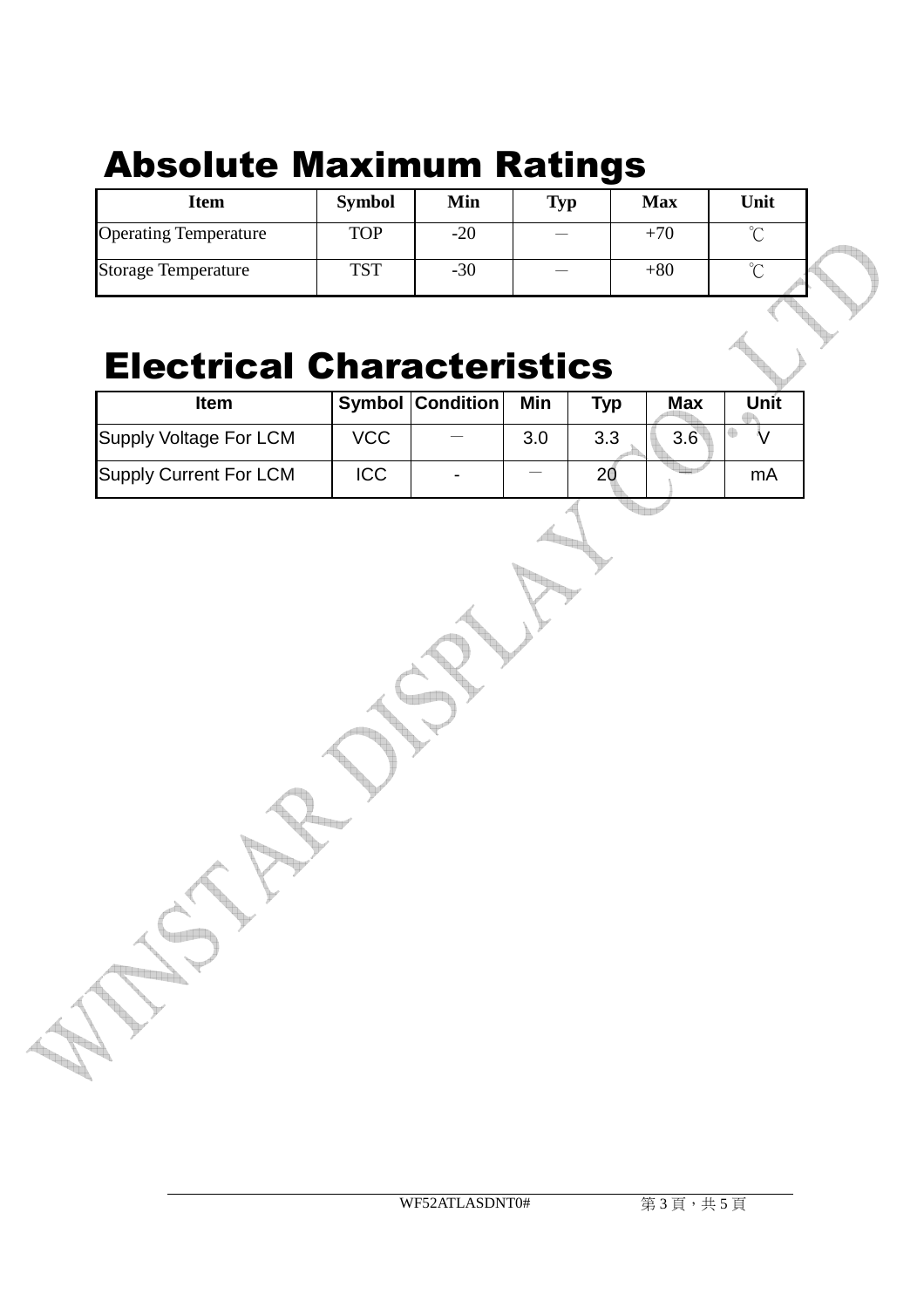### Interface

| Pin                                                                                                                                                                                                                                                                                                                                                                                                                                                                                                                                                                                                                                                                                                                                                                                                                                                                                                                                                                                          | <b>Symbol</b>  | <b>Function</b>                 |
|----------------------------------------------------------------------------------------------------------------------------------------------------------------------------------------------------------------------------------------------------------------------------------------------------------------------------------------------------------------------------------------------------------------------------------------------------------------------------------------------------------------------------------------------------------------------------------------------------------------------------------------------------------------------------------------------------------------------------------------------------------------------------------------------------------------------------------------------------------------------------------------------------------------------------------------------------------------------------------------------|----------------|---------------------------------|
| 1                                                                                                                                                                                                                                                                                                                                                                                                                                                                                                                                                                                                                                                                                                                                                                                                                                                                                                                                                                                            | VLED-          | Power for LED backlight cathode |
| $\overline{2}$                                                                                                                                                                                                                                                                                                                                                                                                                                                                                                                                                                                                                                                                                                                                                                                                                                                                                                                                                                               | VLED+          | Power for LED backlight anode   |
| $\overline{3}$                                                                                                                                                                                                                                                                                                                                                                                                                                                                                                                                                                                                                                                                                                                                                                                                                                                                                                                                                                               | <b>GND</b>     | Power ground                    |
| $\overline{4}$                                                                                                                                                                                                                                                                                                                                                                                                                                                                                                                                                                                                                                                                                                                                                                                                                                                                                                                                                                               | <b>VCC</b>     | Power voltage                   |
| $\overline{5}$                                                                                                                                                                                                                                                                                                                                                                                                                                                                                                                                                                                                                                                                                                                                                                                                                                                                                                                                                                               | R <sub>0</sub> | Red data (LSB)                  |
| 6                                                                                                                                                                                                                                                                                                                                                                                                                                                                                                                                                                                                                                                                                                                                                                                                                                                                                                                                                                                            | R <sub>1</sub> | Red data                        |
| $\overline{7}$                                                                                                                                                                                                                                                                                                                                                                                                                                                                                                                                                                                                                                                                                                                                                                                                                                                                                                                                                                               | R <sub>2</sub> | Red data                        |
| 8                                                                                                                                                                                                                                                                                                                                                                                                                                                                                                                                                                                                                                                                                                                                                                                                                                                                                                                                                                                            | R <sub>3</sub> | Red data                        |
| 9                                                                                                                                                                                                                                                                                                                                                                                                                                                                                                                                                                                                                                                                                                                                                                                                                                                                                                                                                                                            | R <sub>4</sub> | Red data                        |
| 10                                                                                                                                                                                                                                                                                                                                                                                                                                                                                                                                                                                                                                                                                                                                                                                                                                                                                                                                                                                           | R <sub>5</sub> | Red data                        |
| 11                                                                                                                                                                                                                                                                                                                                                                                                                                                                                                                                                                                                                                                                                                                                                                                                                                                                                                                                                                                           | R <sub>6</sub> | Red data                        |
| 12                                                                                                                                                                                                                                                                                                                                                                                                                                                                                                                                                                                                                                                                                                                                                                                                                                                                                                                                                                                           | R7             | Red data (MSB)                  |
| 13                                                                                                                                                                                                                                                                                                                                                                                                                                                                                                                                                                                                                                                                                                                                                                                                                                                                                                                                                                                           | G <sub>0</sub> | Green data (LSB)                |
| 14                                                                                                                                                                                                                                                                                                                                                                                                                                                                                                                                                                                                                                                                                                                                                                                                                                                                                                                                                                                           | G <sub>1</sub> | Green data                      |
|                                                                                                                                                                                                                                                                                                                                                                                                                                                                                                                                                                                                                                                                                                                                                                                                                                                                                                                                                                                              | G <sub>2</sub> | Green data                      |
| 16                                                                                                                                                                                                                                                                                                                                                                                                                                                                                                                                                                                                                                                                                                                                                                                                                                                                                                                                                                                           |                | Green data                      |
|                                                                                                                                                                                                                                                                                                                                                                                                                                                                                                                                                                                                                                                                                                                                                                                                                                                                                                                                                                                              |                | Green data                      |
| 18                                                                                                                                                                                                                                                                                                                                                                                                                                                                                                                                                                                                                                                                                                                                                                                                                                                                                                                                                                                           | G <sub>5</sub> | Green data                      |
|                                                                                                                                                                                                                                                                                                                                                                                                                                                                                                                                                                                                                                                                                                                                                                                                                                                                                                                                                                                              |                |                                 |
|                                                                                                                                                                                                                                                                                                                                                                                                                                                                                                                                                                                                                                                                                                                                                                                                                                                                                                                                                                                              |                |                                 |
|                                                                                                                                                                                                                                                                                                                                                                                                                                                                                                                                                                                                                                                                                                                                                                                                                                                                                                                                                                                              |                |                                 |
|                                                                                                                                                                                                                                                                                                                                                                                                                                                                                                                                                                                                                                                                                                                                                                                                                                                                                                                                                                                              |                |                                 |
|                                                                                                                                                                                                                                                                                                                                                                                                                                                                                                                                                                                                                                                                                                                                                                                                                                                                                                                                                                                              |                |                                 |
|                                                                                                                                                                                                                                                                                                                                                                                                                                                                                                                                                                                                                                                                                                                                                                                                                                                                                                                                                                                              |                |                                 |
|                                                                                                                                                                                                                                                                                                                                                                                                                                                                                                                                                                                                                                                                                                                                                                                                                                                                                                                                                                                              |                |                                 |
|                                                                                                                                                                                                                                                                                                                                                                                                                                                                                                                                                                                                                                                                                                                                                                                                                                                                                                                                                                                              |                |                                 |
|                                                                                                                                                                                                                                                                                                                                                                                                                                                                                                                                                                                                                                                                                                                                                                                                                                                                                                                                                                                              |                |                                 |
|                                                                                                                                                                                                                                                                                                                                                                                                                                                                                                                                                                                                                                                                                                                                                                                                                                                                                                                                                                                              |                |                                 |
|                                                                                                                                                                                                                                                                                                                                                                                                                                                                                                                                                                                                                                                                                                                                                                                                                                                                                                                                                                                              |                |                                 |
| 15<br>G <sub>3</sub><br>$\overline{G4}$<br>17<br>19<br>G <sub>6</sub><br>Green data<br>20<br>G7<br>Green data (MSB)<br>Blue data (LSB)<br>21<br>B <sub>0</sub><br>22<br>Blue data<br><b>B1</b><br>23<br><b>B2</b><br>Blue data<br>24<br>B <sub>3</sub><br>Blue data<br>Blue data<br>25<br><b>B4</b><br>26<br><b>B5</b><br><b>Blue data</b><br>27<br><b>B6</b><br><b>Blue data</b><br>Blue data (MSB)<br>28<br><b>B7</b><br>29<br><b>GND</b><br>Power ground<br>Pixel clock (DCLK)<br>30<br><b>CLK</b><br>LR.<br>31<br>Right /Left selection; Default R/L is Pull High<br><b>HSYNC</b><br>32<br>Horizontal sync signal; negative polarity<br>Vertical sync signal; negative polarity<br>33<br><b>VSYNC</b><br><b>NC</b><br>34<br>No connection<br>35 <sub>°</sub><br><b>UD</b><br>Up/down selection; Default U/D is Pull High<br><b>RESET</b><br>36<br>Reset signal<br>37<br>XR<br>Right electrode<br>YD<br>38<br>Bottom electrode<br>39<br>XL<br>Left electrode<br>40<br>YU<br>Top electrode |                |                                 |
|                                                                                                                                                                                                                                                                                                                                                                                                                                                                                                                                                                                                                                                                                                                                                                                                                                                                                                                                                                                              |                |                                 |
|                                                                                                                                                                                                                                                                                                                                                                                                                                                                                                                                                                                                                                                                                                                                                                                                                                                                                                                                                                                              |                |                                 |
|                                                                                                                                                                                                                                                                                                                                                                                                                                                                                                                                                                                                                                                                                                                                                                                                                                                                                                                                                                                              |                |                                 |
|                                                                                                                                                                                                                                                                                                                                                                                                                                                                                                                                                                                                                                                                                                                                                                                                                                                                                                                                                                                              |                |                                 |
|                                                                                                                                                                                                                                                                                                                                                                                                                                                                                                                                                                                                                                                                                                                                                                                                                                                                                                                                                                                              |                |                                 |
|                                                                                                                                                                                                                                                                                                                                                                                                                                                                                                                                                                                                                                                                                                                                                                                                                                                                                                                                                                                              |                |                                 |
|                                                                                                                                                                                                                                                                                                                                                                                                                                                                                                                                                                                                                                                                                                                                                                                                                                                                                                                                                                                              |                |                                 |
|                                                                                                                                                                                                                                                                                                                                                                                                                                                                                                                                                                                                                                                                                                                                                                                                                                                                                                                                                                                              |                |                                 |
|                                                                                                                                                                                                                                                                                                                                                                                                                                                                                                                                                                                                                                                                                                                                                                                                                                                                                                                                                                                              |                |                                 |
|                                                                                                                                                                                                                                                                                                                                                                                                                                                                                                                                                                                                                                                                                                                                                                                                                                                                                                                                                                                              |                |                                 |
|                                                                                                                                                                                                                                                                                                                                                                                                                                                                                                                                                                                                                                                                                                                                                                                                                                                                                                                                                                                              |                |                                 |